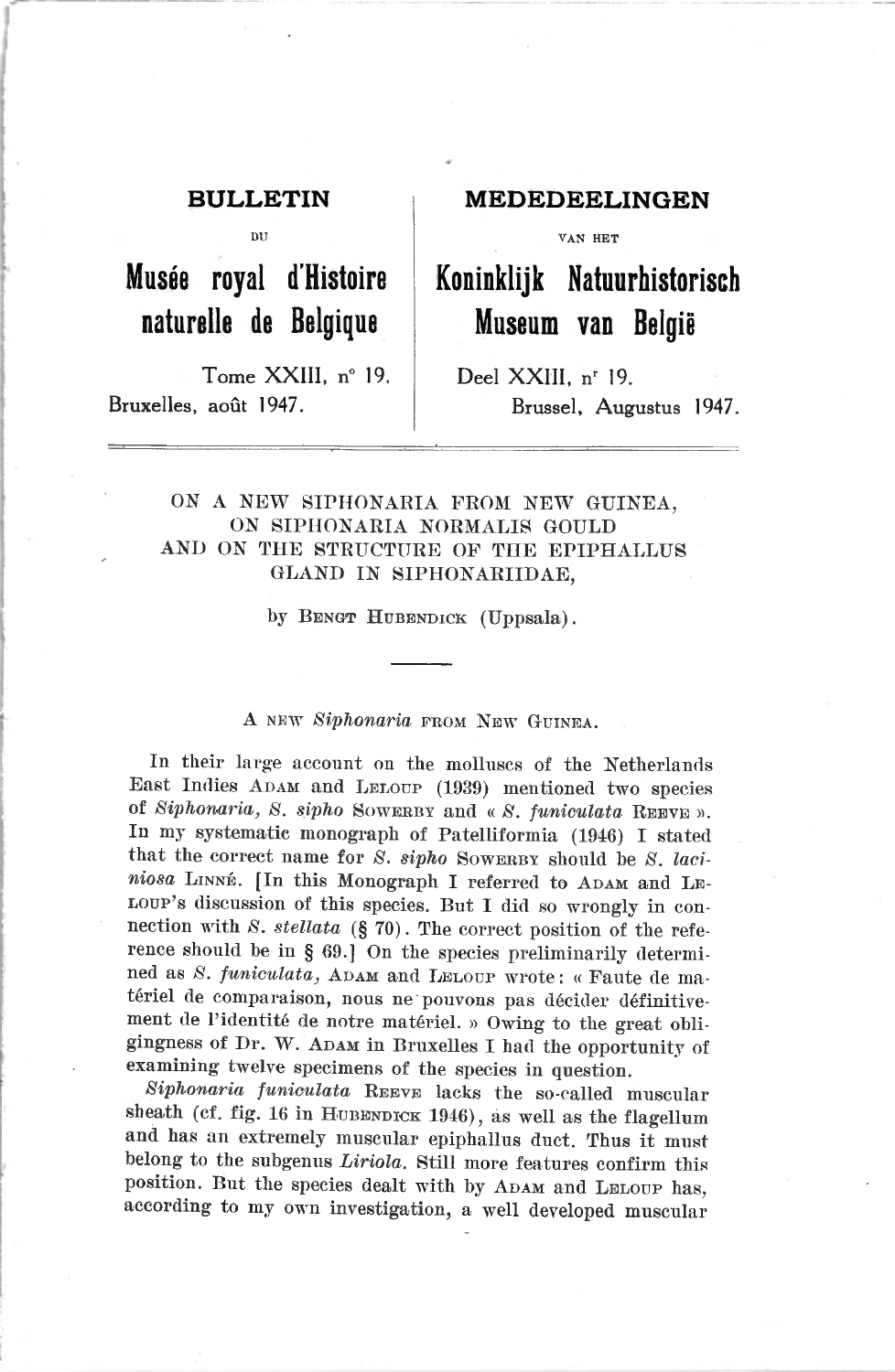

Fig. 1-4.

Fig. 1-2. — Shells of Siphonaria pisangensis n. sp. from the Isle of Pisang, New Guinea ( $\times$  1,8). a, dorsal side; b, ventral side.

Fig. 3-4. - Shells of Siphonaria normalis Gould from Hanouma Bay, Oahu, Hawaii ( $\times$  1,8; fig. 3, dorsal side; fig. 4, ventral side).  $\alpha$ , specimen which, except for its size, agrees with S. nuttalli HANLEY;  $a-i$ , typical specimen of S. normalis; b-e, intermediate forms.

sheath and flagellum and an epiphallus duct but containing a thin muscular layer. Thus this species must belong to the subgenus Siphonaria and more exactly to the section Siphonaria  $(Siphonaria \s, str.).$  As most species in this section show a high degree of similarity in their anatomical features, the radula included, the specific characters are only to be found in the shells. The shell of the species in question shows a slight resemblance to that of S. laciniosa (L.) (= S. sipho SOWERBY Auct.). But there are considerable differences in sculpture, colour and shape between the two species. Many species of Siphonaria are rather variant, and therefore it may be conceivable that the form in question represents a geographical race of S. laciniosa. But this last-mentioned species also occurs in the same locality where it is distinctly separated from the other species by its shell features. Actually the shell of S. laciniosa from that locality shows its ordinary form and sculpture. Owing to these facts it is necessary to describe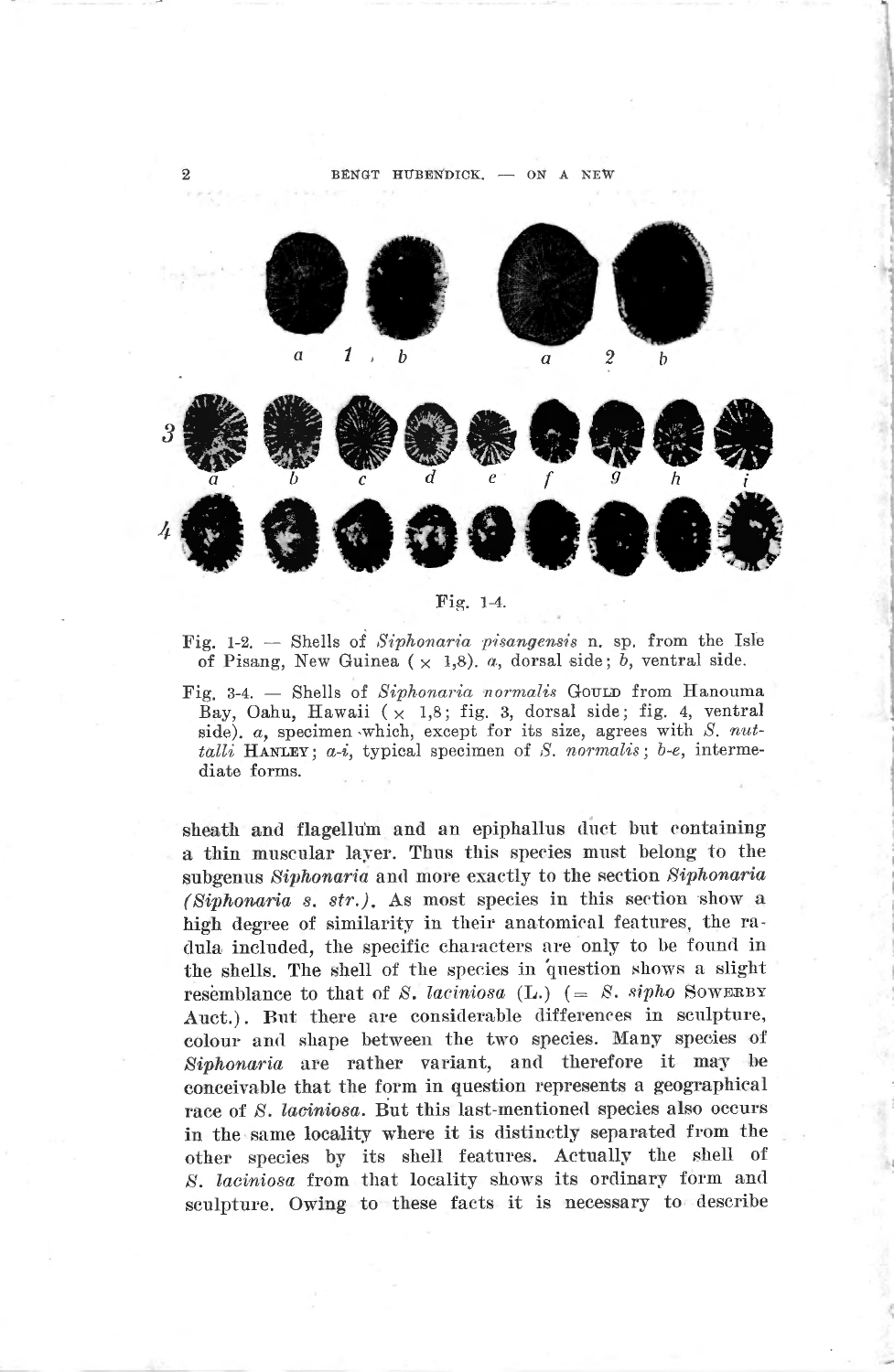the species mentioned by ADAM and LELOUP as a new one under the name Siphonaria funiculata.

For this new species I propose the name Siphonaria (SiphonariaJ pisangensis.

Maxekial examixed : Twelve specimens trom the Isle of Pisang, New Guinea, Coll.  $18/3$  1929 by the « voyage aux Indes Orientales Néerlandaises de LL. AA, RR. le Prince et la Princesse Léopold de Belgique ». (Cf. fig. 1-2 and ADAM et LELOUP, 1932, pl. II, fig. 2.)

DESCRIPTION : The length of the shell ranges around  $20$  mm., the breadth around 13 mm., the height being about a third of the length of the shell. The circumference is almost symmetrical, but at the right margin the siphon sometimes is protruding. The apex is situated in the median line but a little behind the middle. On the upper side, about 80 ridges in the full-grown shell; most of them, however, are extremely slender. Every third or fourth ridge is a little coarser, and in young shells these ridges constitute the whole sculpture. On the siphon, two ridges are still more coarse as well as about five to eight ridges on the caudal half of the shell. Very weak concentric growthlines usually occur, at least on the peripheral part of the shell. On the ridges the colour is paler than in the interspaces. The latter are pale brown or gravish. Usually this colour is a little darker on the central half of the shell. The very apex is still darker. The under side is dark brown inside (or centrally to) the muscle impression and white outside (or peripherally to) this impression. Very fine brown spots or radii, corresponding to the interspaces on the upper side, may occur at the under side of the margin. The central brown colour may, in peripheral direction sometimes almost reach the margin. In these cases the brown colour is arranged in radial sections corresponding to the interspaces between the coarser ridges on the upper side.

Différences from relaxed species : Species at least tvpologically nearly related to  $S.$  pisangensis are  $S.$  laciniosa (L.) and S. parcicostata DESHAYES. The form exigua of S. laciniosa is distinctly separated by its very coarse sculpture. The form sipho may however show resemblance to  $S$ . pisangensis. But in this form the ridges normally are more different in size than<br>in  $S$ , *pisangensis*. When occasionally all ribs in the form  $sipho$ are of equal size, they are considerably coarser than those in 8. pisangensis. Considérable différences also occur in the co-

f.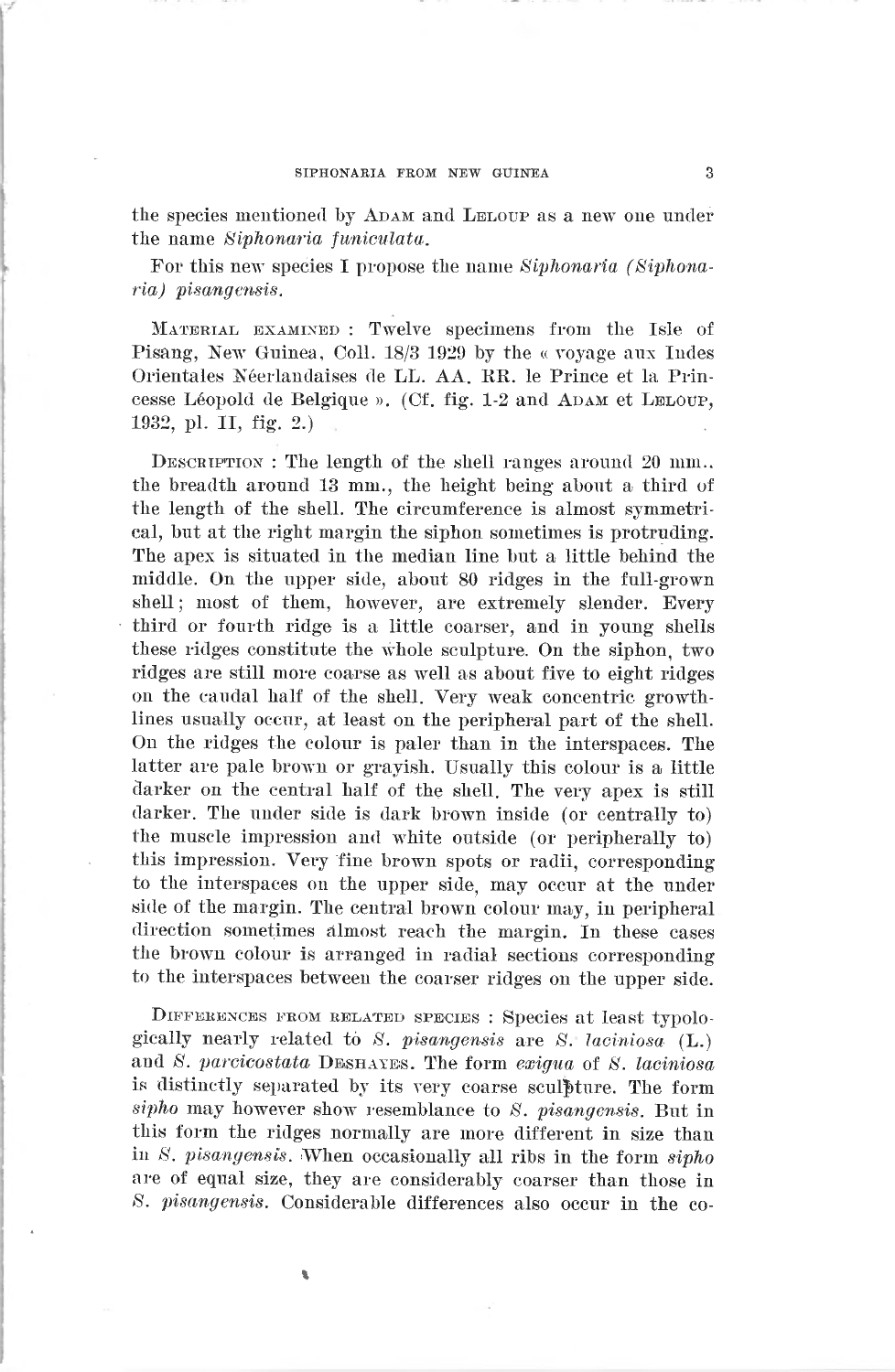louring. S. parcicostata differs from S. pisangensis by the broader, smooth and rounded dominating ribs. Their eolour is clear white.

Type specimens : The type specimen of Siphonaria pisanyensis belongs to Musée Royal d'Histoire Naturelle de Belgique in Brussels. Five paratypes are kept in the Swedish State Museum (Naturhistoriska Riksmuseum) in Stockholm, the remaining paratypes in Brussels.

### On Siphonaria normalis GOULD.

When writing my systematic monograph on the Patelliformia, I had no access to any material of siphonaria normalis GOULD. Hence I was compelled to place this species among those of unknown systematic position. Thanks to the great obligingness of the officials of the Bernice P. Bishop Museum in Honoiulu, I have received <sup>22</sup> specimens of this species from Oahu, north end of Hanauma Bay (coll. 11/1 <sup>1917</sup> by D. Rogers and Y. Kondo. Mus. number :  $BBM - 201080$ .

My anatomical investigation of Siphonaria normalis showed clearly that the species belongs to Siphonaria s.  $str.$  The copulatory organ lias a well developed muscular sheath as well as a distinct, rather long and slender flagellum (fig. 5). The epiphallus duct has only a thin muscular layer peripherally, otherwise it is constituted by epithelium, counective tissue and glan dular tissue.

On the basis of shell features I have previously  $(1946, p. 51)$ assumed that Siphonaria nuttalli HANLEY from the Hawaian Islands must belong to Siphonaria s. str. After having examined shells of S. normalis I must believe that S. nuttalli is only a form of 8. normalis. The shell of the latter varies in a high degree (fig. 3-4). Certain specimens (fig. 3-4, b-c) seem to be transitional forms between 8. normalis on 8. nuttalli. The latter is mainly separated from the former by its larger size and its paler colour inside. Fig.  $3-4$  a is a *nuttalli-resembling* specimen of normalis-size.

ON THE STRUCTURE OF THE EPIPHALLUS GLAND IN Siphonariidae.

In my previous investigations on Siphonariidae (1915, 1916) I made no detailed examination of the epiphallüs gland. In this connection I shall now make some complementary remarks on that structure.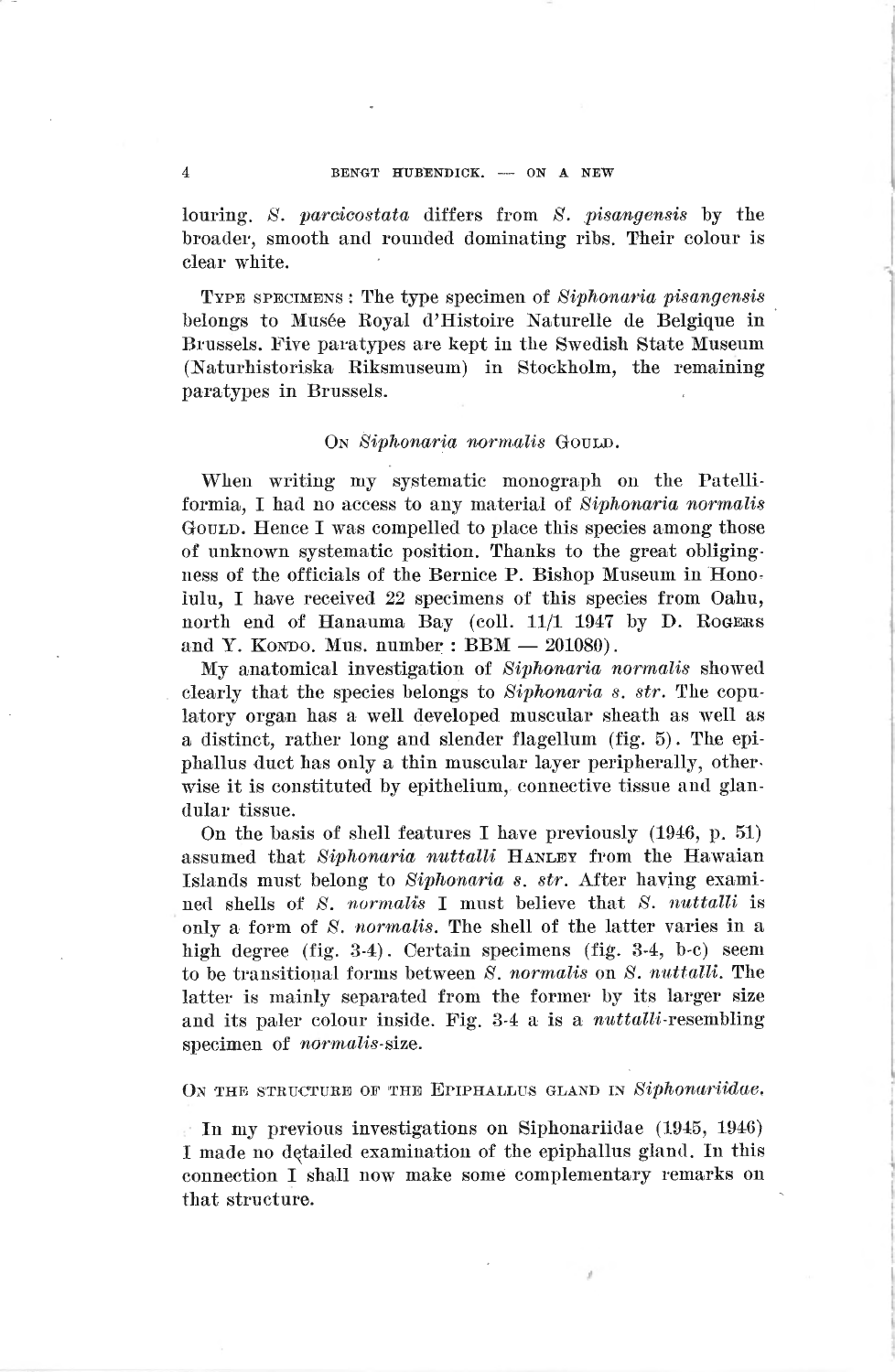#### SIPHONARIA FROM NEW GUINEA 5

There are three of epiphallus in Siphonariidae. In Williamia the epiphallus duet and the epiphallus gland proper are not distinctly separated. There is no flagellum. The glandular tissue of special type, which constitutes the proximal gland, reaches down through almost the entire duct (fig. G). This tissue is an epithelium consisting of very large glandular cells forming one single layer and surrounding one single lumen. The glandular cells sométimes seeni to be polynuclear as in Siphonaria gigas. The subepithelial layer only consists of a thin, peripheral sheath of connective tissue (cf. fig. 7  $c$ .  $t$ . and Hu-BENDICK  $1945$ , p. 32). The second type of epiphallus occurs in the subgenus Liriola. Its duct is characterized by an extremely thick muscular layer in which circular muscles dominate (cf. HUBENDICK 1946, fig. 1). In the gland proper there are mazy folds and processi. There is no flagellum. In species belonging to subgenus Liriola I have not seen such large glandular cells, as occur in other Siphonariidae. The third epiphallus type, oecurring in the subgenus Siphonaria, is characterized by <sup>a</sup> duct in which the muscular tissue is limited to <sup>a</sup> thin peripheral circular muscle (cf. HUBBNDICK  $1946$ , fig. 2). For the rest, the duct consists of epithelium containing glandular cells. These reach into and partly constitute the subepithelial tissue. A flagellum is present (fig.  $5$ ). In the latter there are also connective cells. The structure of the epiphallus gland in this third epiphallus type will be discussed in the following.

Where the epiphallus duct enters the epiphallus gland proper, or the duct begins to form the latter, and proximad (1) to the branching off of the flagellum, its lumen is conneeted with that of the epiphallus gland (fig. 10  $a$ ). The flagellum is the direct continuation of the epiphallus duct. The lumen of the epiphallus gland belongs to three main lobes. The first one  $(1)$  is connected with the lumen of the epiphallus duct at the entrance of the latter in the gland (fig. 10  $a-b$ ). Proximad its lumen rapidly increases and from one of its walls <sup>a</sup> large process extends through the whole lumen (fig. 10  $b$ ). By a devision of the process and certain coalescences (observe the signs on fig. 10  $b$ ) the lumen of lobe I further proximad is devided into lumina I and II (fig. 10 c). The latter is still connected with the continuation of the epiphallus duct. Lobe I continues in proximal direction and ends blindly (fig. 10  $e$ ). From lobe II, but in

(1) The flagellum is the most proximal part of the epiphallus and its connection with the genital atrium the most distal one.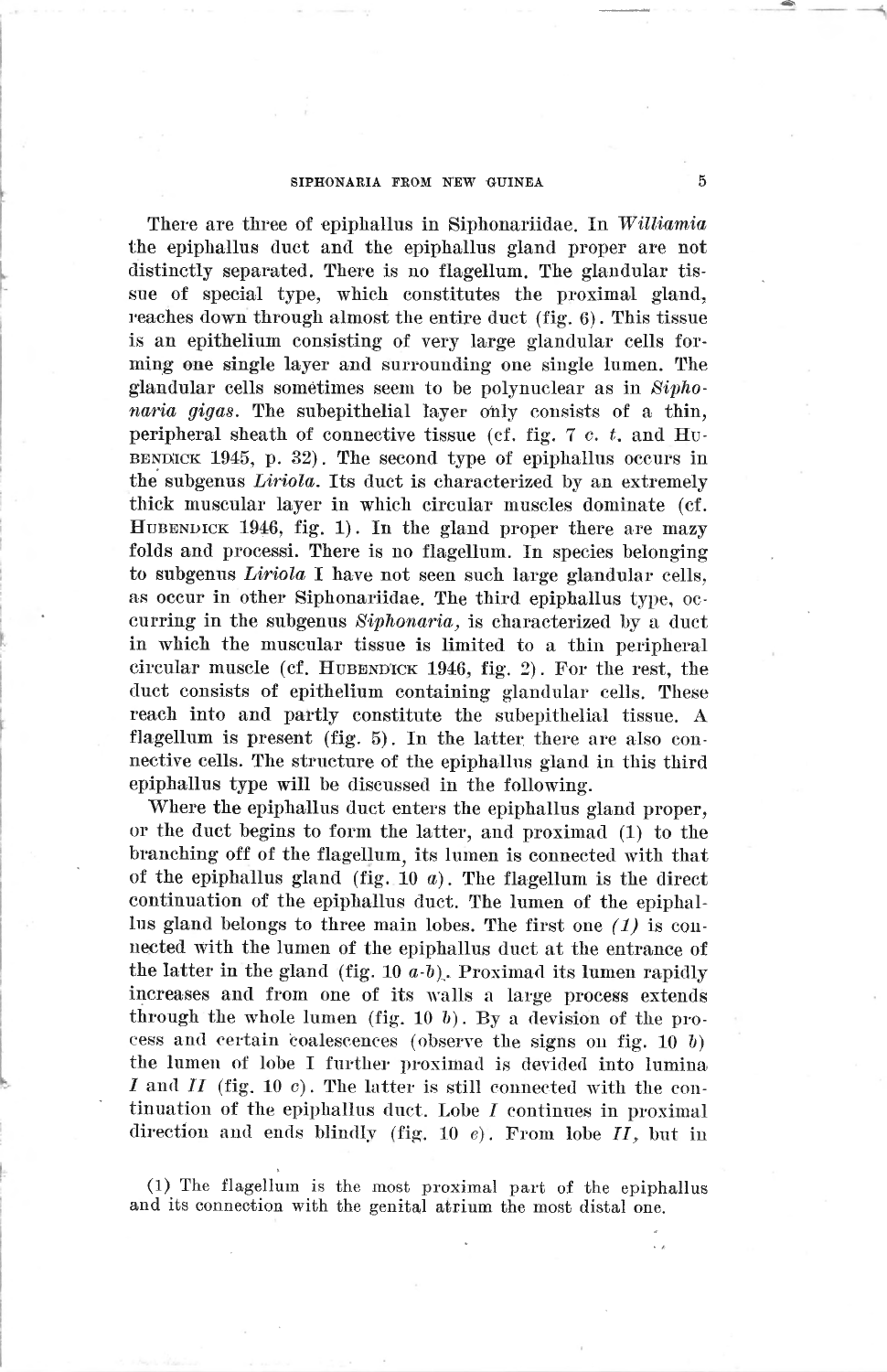

Fig. 5. — Siphonaria normalis Gould. Epiphallus.  $\times$  30 (approx.)  $ep. d.$ , epiphallus duct; fl., flagellum.  $-$  Fig. 6.  $-$  Williamia ver $nalis$  (DALL). Scheme of a longitudinal section through the epiphallus.  $\times$  60 (approx.). — Fig. 7. — Williamia vernalis (DALL). Cross section through the epiphallus gland,  $\times$  540. c.t., layer of connective tissue; gl. c., glandular cells.  $-$  Fig. 8.  $-$  Siphonaria  $normalis$  Gould. Cross section through lobe  $II$  of the epiphallus gland  $\times$  1100 (approx.); gl. c., glandular cells; s.c., supporting cells.  $-$  Fig. 9.  $-$  Siphonaria normalis GOULD. Cross section through lobe *IIa* of the epiphallus gland,  $\times$  540. gl. c., glandular cells; s. c., supporting ceil.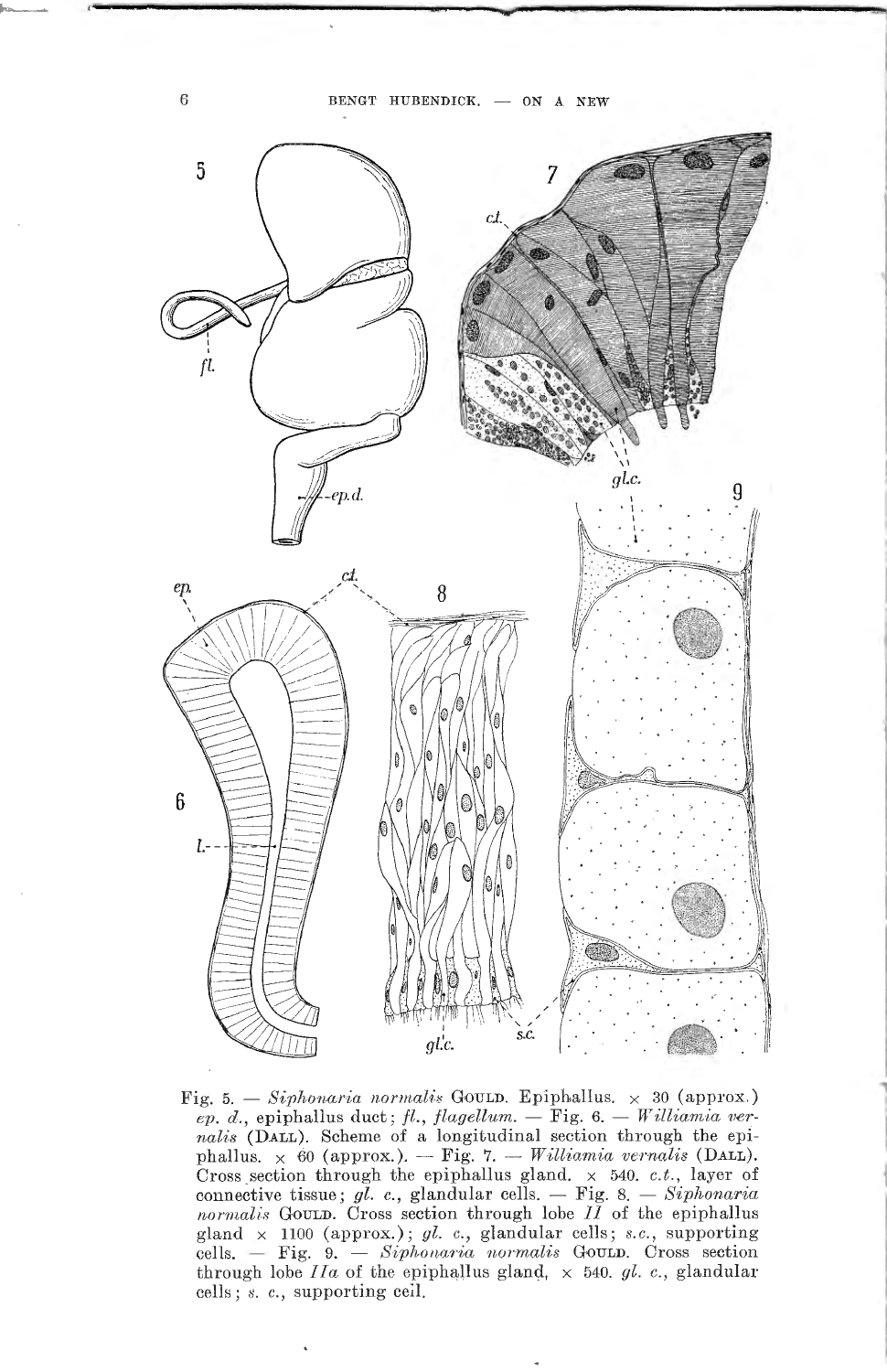### SIPHONARIA FROM NEW GUINEA 7

direct connection with the continuation of the epiphallus duct, the lumen of lobe  $III$  is branched off (fig. 10 d). Further proximad the latter becomes devided into two lobes. One of them  $(III)$  is rather narrow and it runs half way round the periphery of the gland in oblique direction, ending blindly (fig.  $10 e$ ). The other  $(III \t a)$  increases in proximal direction, forming the main proximal part of the gland (fig. 10  $f$ ). Lobe II is bifurcated proximad into three lobes, two of which taper off a little more proximad (cf. the signs in fig. 10 d). The third  $(II \, a)$ , which is characterized by extremely large glandular epithelial cells, together with lobe  $IIIa$  forms the most proximal part of the gland (fig. 10  $f$ ). The description here given of the structure of the epiphallus gland is simplified. Still more lobes occur, but



Fig. 10.  $\sim$  Siphonaria normalis Gould. Cross sections through the epiphallus gland arranged from distal  $(a)$  to proximal  $(f)$  $\times$  65 (approx.).